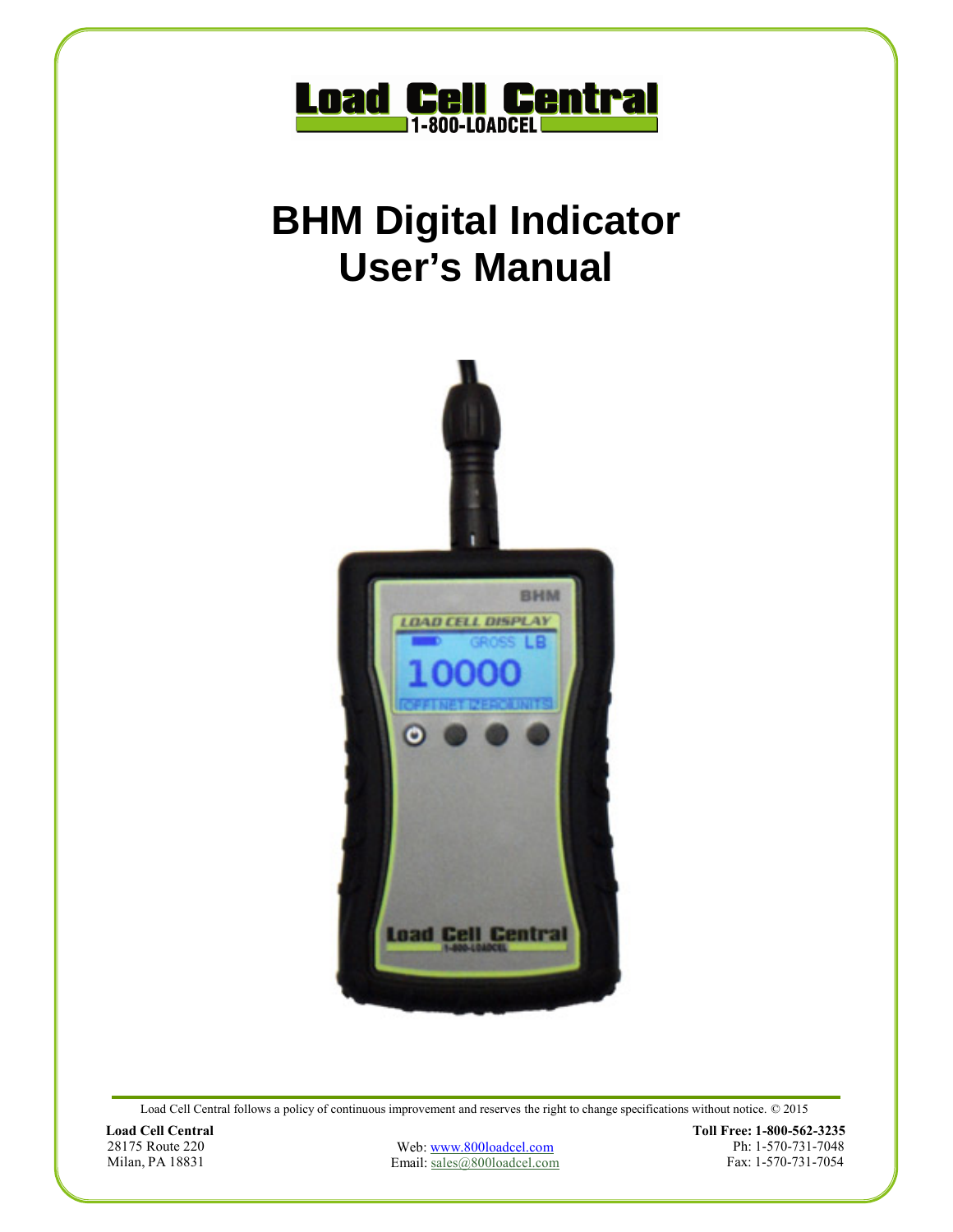### Quick Start

| Power                                         | 3 |
|-----------------------------------------------|---|
| <b>Load Cell Connection</b>                   | 4 |
| <b>Menu Navigation</b>                        | 5 |
| <b>Calibration</b>                            |   |
| Live Calibration                              | 6 |
| Zero Calibration                              | 6 |
| Specification Calibration (Table Calibration) | 6 |
| <b>Parameters</b>                             |   |
| Precision                                     | 7 |
| Filter                                        | 7 |
| Rate                                          | 7 |
| Timeouts                                      | 7 |
| <b>Weighing Mode</b>                          |   |
| <b>Battery Indicator</b>                      | 8 |
| Gross/Net Indicator                           | 8 |
| Units Indicator                               | 8 |
| Load Cell Display                             | 8 |
| OFF Key                                       | 8 |
| Gross/Net Key                                 | 8 |
| Zero/Tare Key                                 | 8 |
| Units Key                                     | 8 |
| <b>Specifications</b>                         |   |
| Display Type                                  | 9 |
| Input Range                                   | 9 |
| <b>Excitation Voltage</b>                     | 9 |
| <b>Internal Battery</b>                       | 9 |
| <b>Battery Life</b>                           | 9 |
| Non-Linearity                                 | 9 |
| <b>Update Rate</b>                            | 9 |
| <b>Display Resolution</b>                     | 9 |
|                                               |   |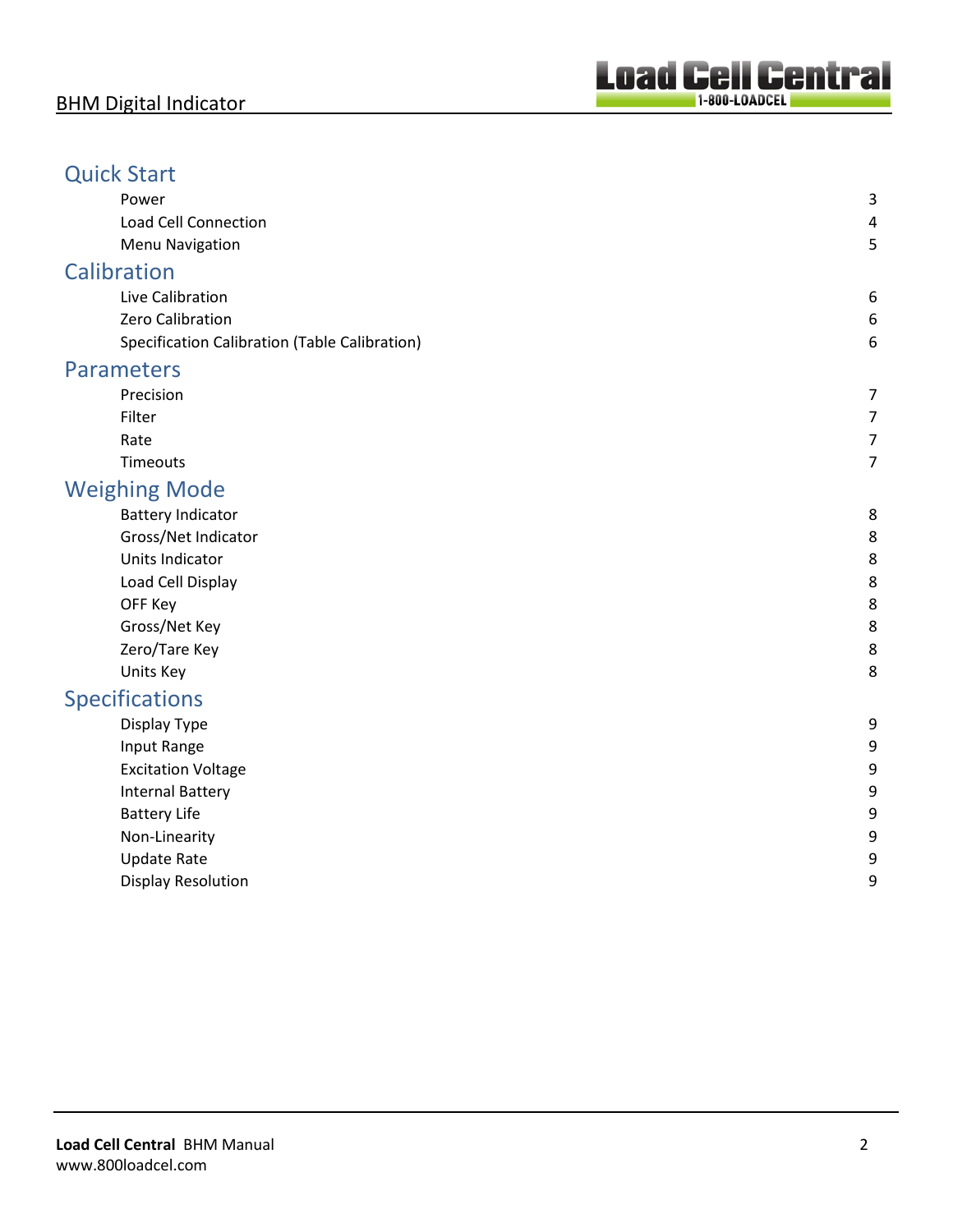#### BHM Digital Indicator

# **Quick Start**

### Power

The battery compartment is located at the lower rear of the unit as pictured. Two AA batteries are used to power the device. Batteries of the same charge, type, and brand should be used. The Power Key is the left-most key below the display.



### Load Cell Connection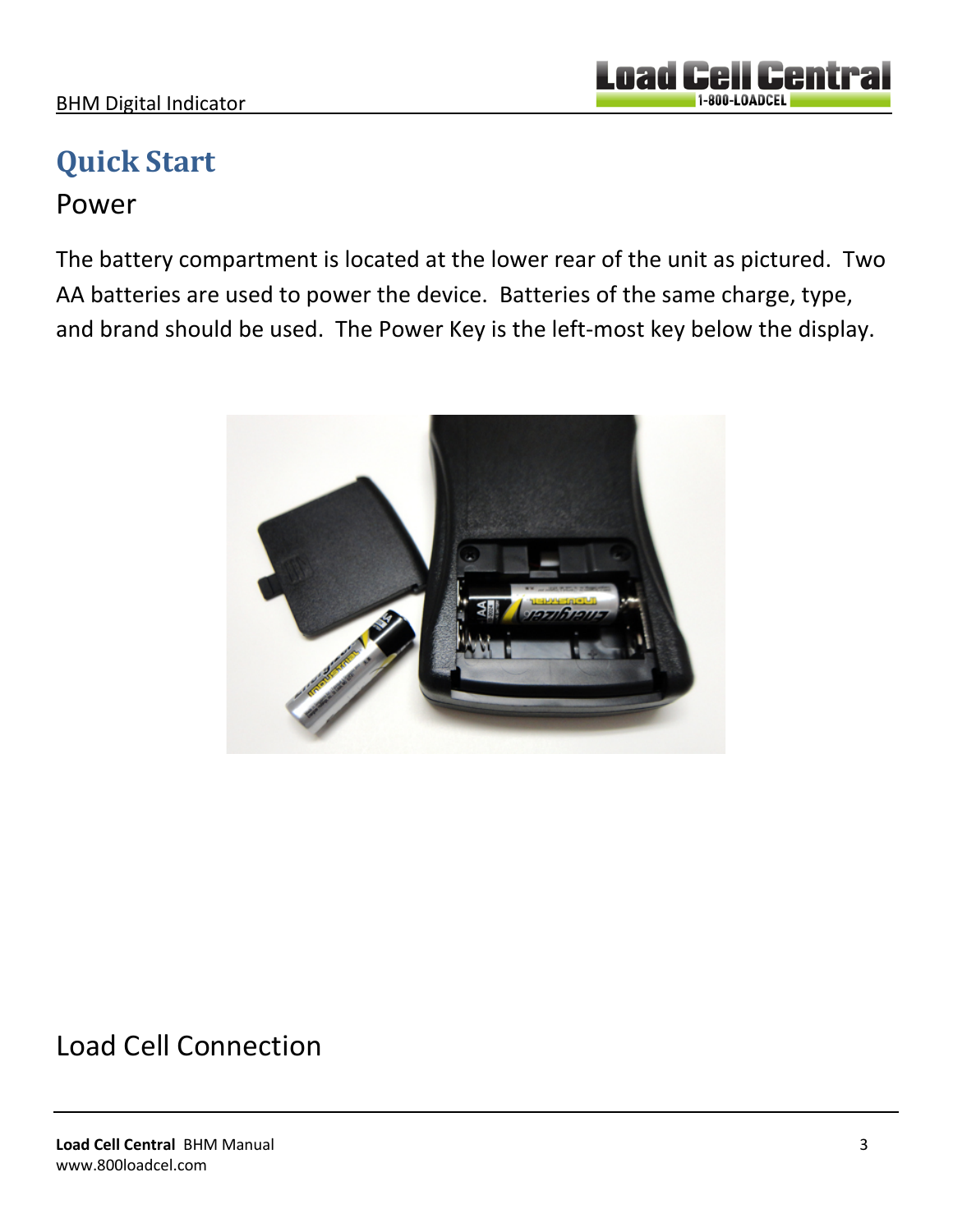The load cell connector is located at the top of the unit.



If purchased with a load cell, this connector will have been installed. When used with an existing load cell, this connector will be included and must be soldered.

- 1 + Excitation
- 2 + Signal
- 3 Signal
- 4 Excitation
- 5 N/A

### Menu Navigation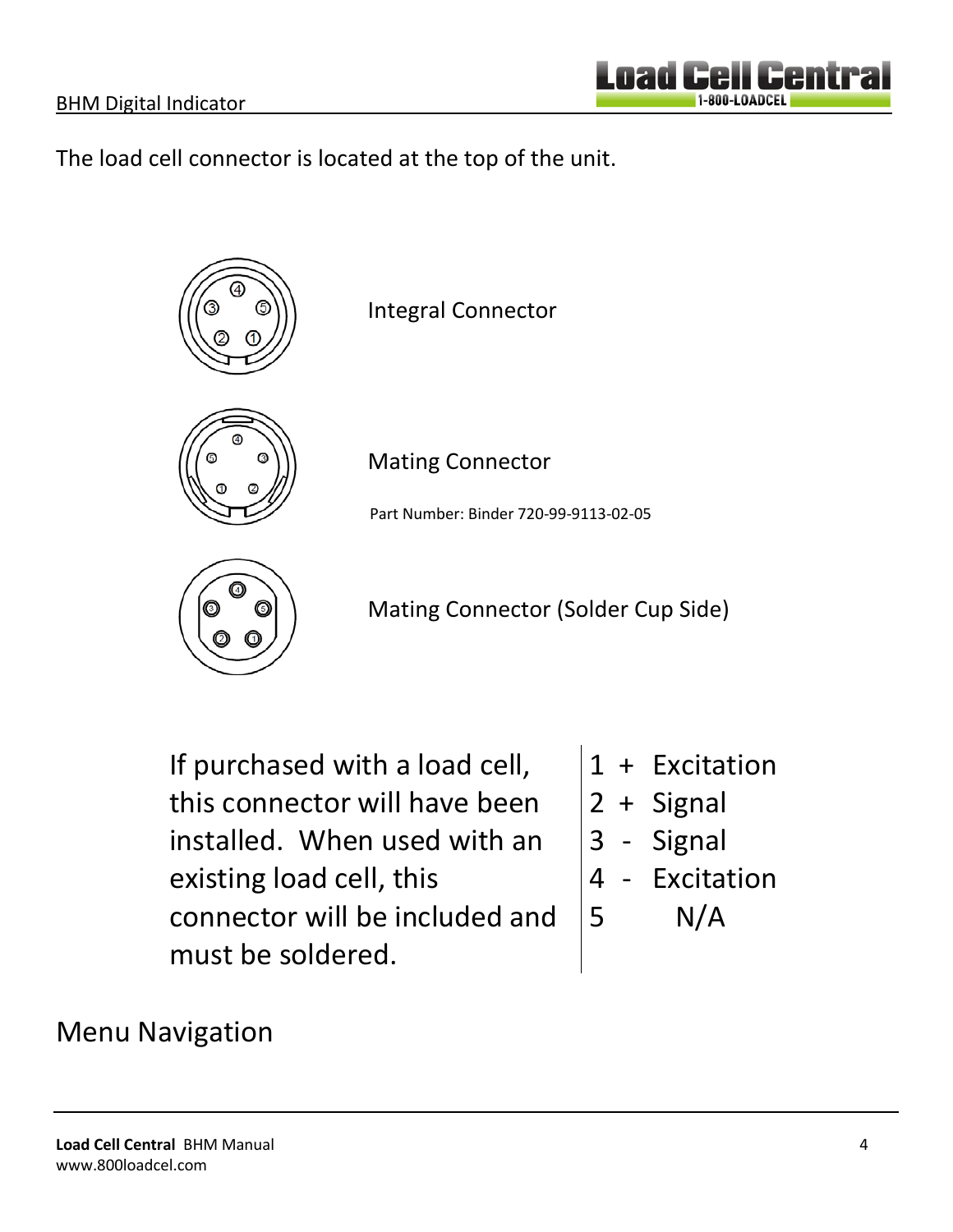|            | This key is used to move to the next digit when changing<br>numerical values. |
|------------|-------------------------------------------------------------------------------|
| $\vdash$ X | This key is used to skip the current screen or exit the menu.                 |
|            | This key is used to select a value or menu parameter.                         |

This key can be used to navigate a list or decrement a value.

This key can be used to navigate a list or increment a value.

The menu consists of the following options:

while holding the second key. The following

keys will be shown throughout the menu.

- Calibrate This allows you to perform a live calibration.
- Zero Cal. This allows you to perform a zero calibration.
- Spec. Cal This allows you to set a table calibration.
- Precision This provides count-by and display division settings.
- Filter This provides an adjustable filter.
- Rate This changes the update rate of the indicator.
- Timeouts This allows you to change timeout settings.



1-800-LOADCEI

Lnan

**HOLD**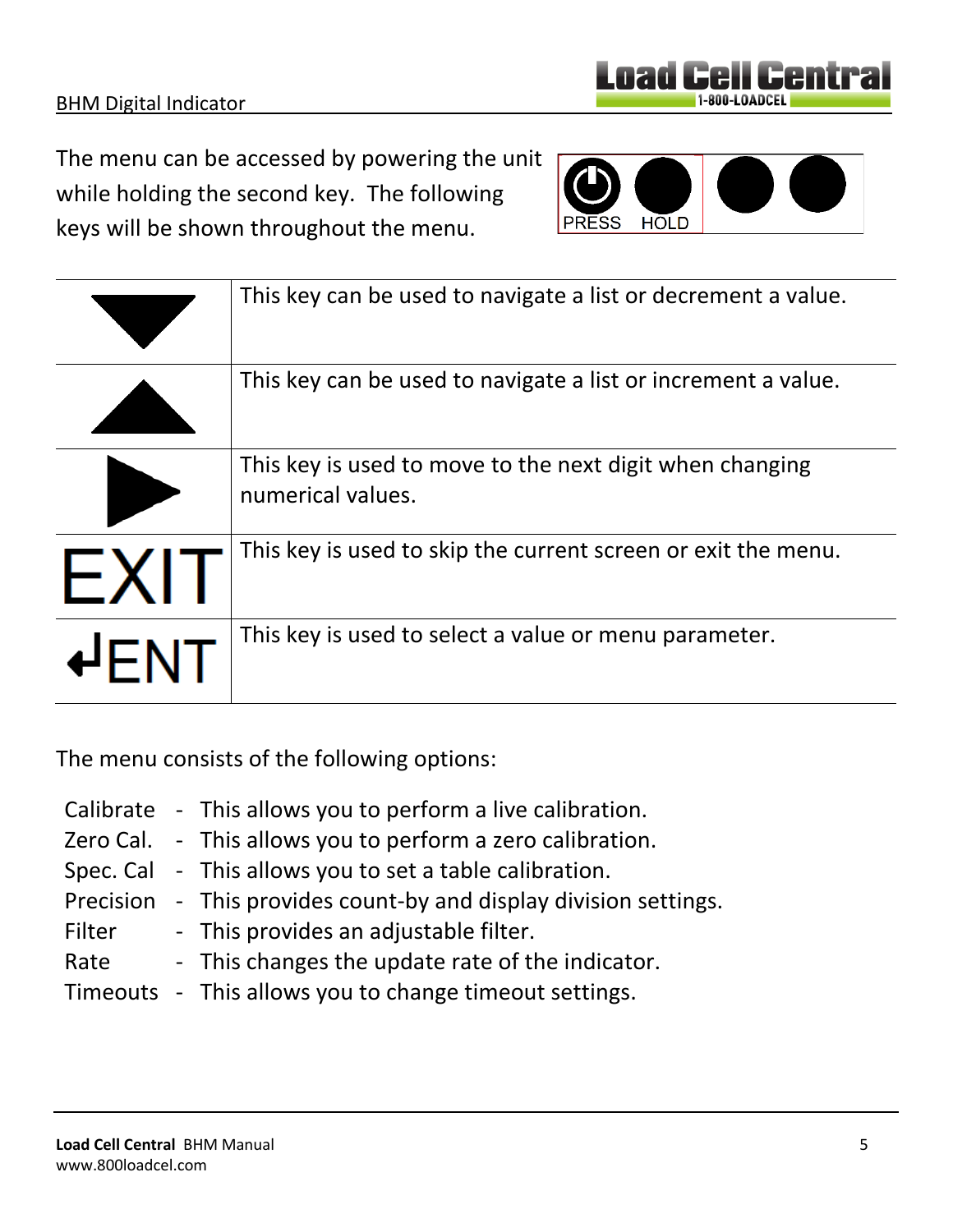# **Calibration**

Live Calibration (in LBS) - Calibrate

- 1. Empty Scale Ensure that your scale or load cell is unloaded, wait a *minimum of 10 seconds* and press Enter.
- 2. Enter Testweight (lbs) Enter the weight of the test weight you will be using for your live calibration and press Enter.
- 3. Add Load Add the test weight to your scale (Minimum 10% of capacity), wait a *minimum of 10 seconds* and press Enter.
- 4. Calibration Complete Once the calibration is finished you can check the on- screen display for accuracy, and press Enter to return to the menu.

Zero Calibration (Deadweight Calibration or Permanent Zero Adjustment)

1. Empty Scale – Ensure that your scale or load cell is unloaded, wait a *minimum of 10 seconds* and press Enter.

Specification Calibration (mV/V Calibration)

- 1. Enter mV/V Fullscale Enter the full scale mV/V value associated with your load cell and press Enter. This is usually specified on your load cell or the load cell certificate.
- 2. Enter Fullscale lbs Enter the full scale LB value associated with your load cell and press Enter.
- 3. Enter mV/V Empty Enter the Zero Balance value for your load cell. If you are unsure of this value, it can be left at 0, and followed by a Zero Calibration.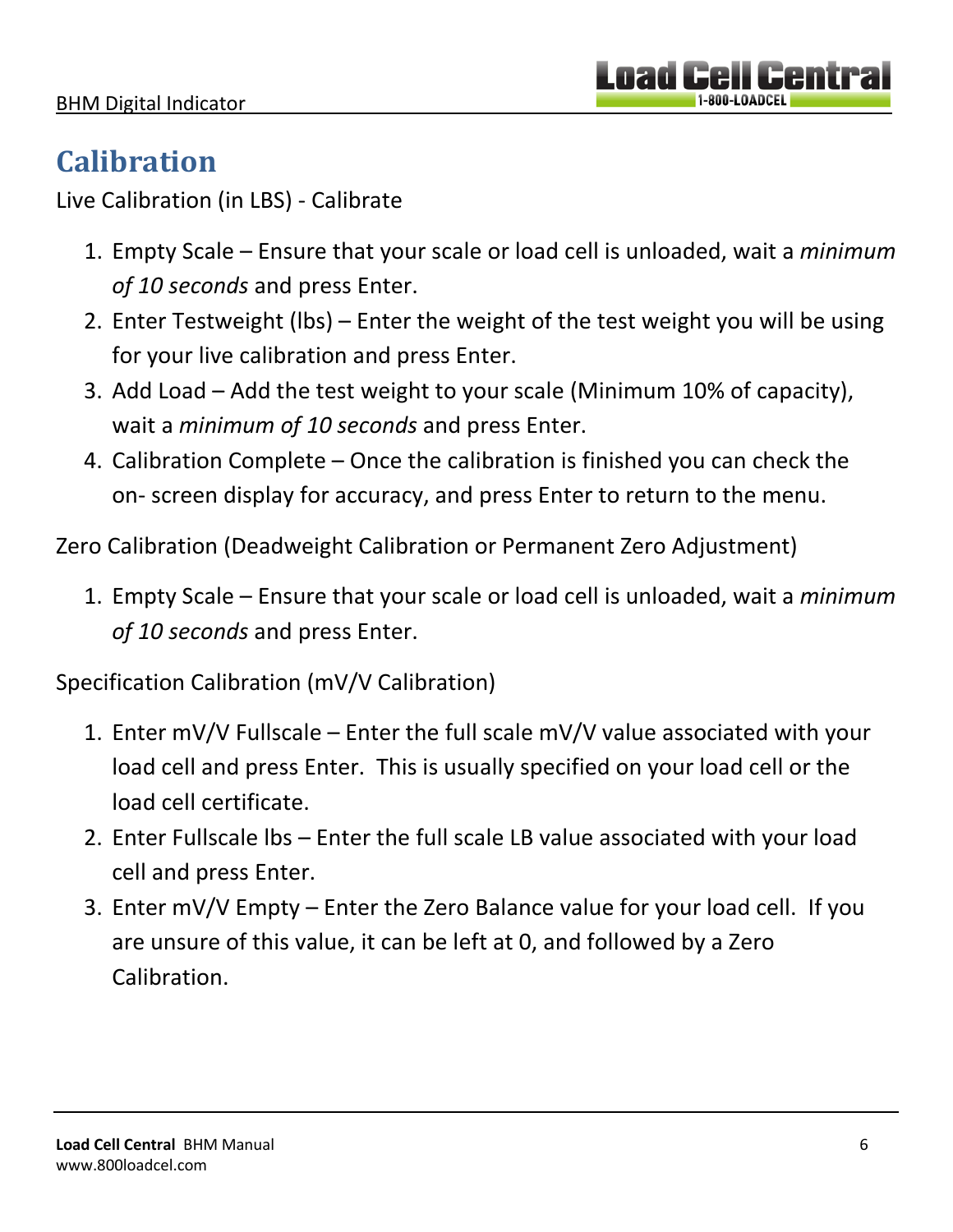### **Parameters**

#### Precision

- 1. Select one of the LB increments (X, 1, 2, 5, 10, 20, 50, or 100). To use decimal points, the X should be selected. In this mode, a 1 is used as the Display Division.
- *2. (If X was selected)* Digits to Right Select the number of decimal places to the right you would like to use. (0-6)

### Filter

1. Filter Setting – Choose the filter setting that results in the quickest readings that remain accurate. (1-16)

### Rate

1. Update Rate – Select how fast you would like the reading to update. (Fastest 1-9 Slowest)

### **Timeouts**

- 1. Backlight Timeout Select the backlight timeout in minutes. (1-99)
- 2. Power Off Select the Auto-Off timer in 10 minute increments. (1-99)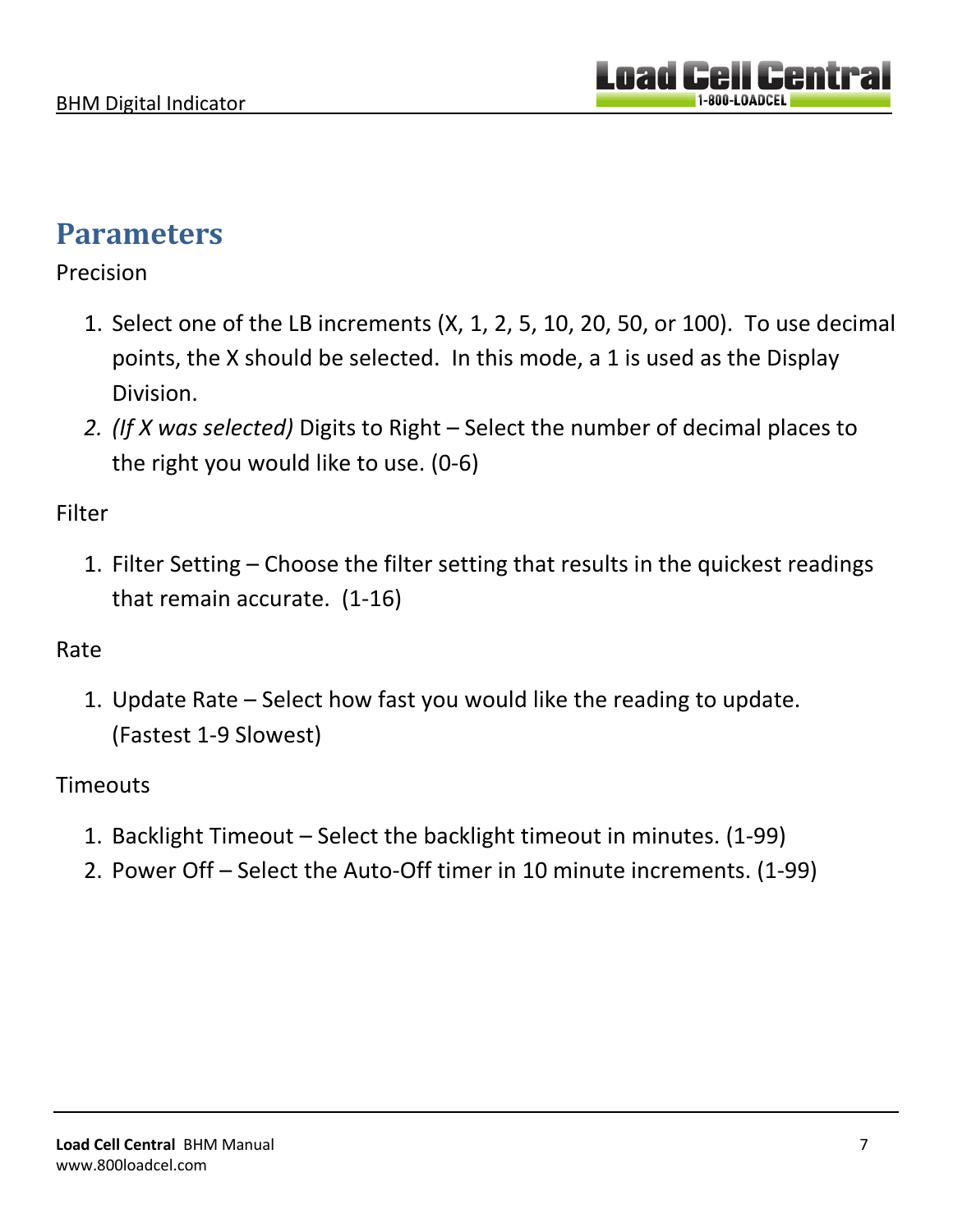# **Weighing Mode**



|                | <b>Battery Indicator</b> | <b>Indicates Battery Life</b>                               |
|----------------|--------------------------|-------------------------------------------------------------|
| $\overline{2}$ | Gross/Net Indicator      | <b>Shows Current Weighing Mode</b>                          |
| 3              | Units Indicator          | Shows Current Units (LB/KG)                                 |
| $\overline{4}$ | Load Cell Display        | <b>Indicates Current Load</b>                               |
|                | OFF Key                  | Powers Down the Indicator                                   |
| 6              | Gross/Net Key            | <b>Switches Between Weighing Modes</b>                      |
|                | Zero/Tare Key            | Zeroes or Tares the Unit Depending on Current Weighing Mode |
| 8              | Units Key                | Switches Between Units (LB/KG)                              |